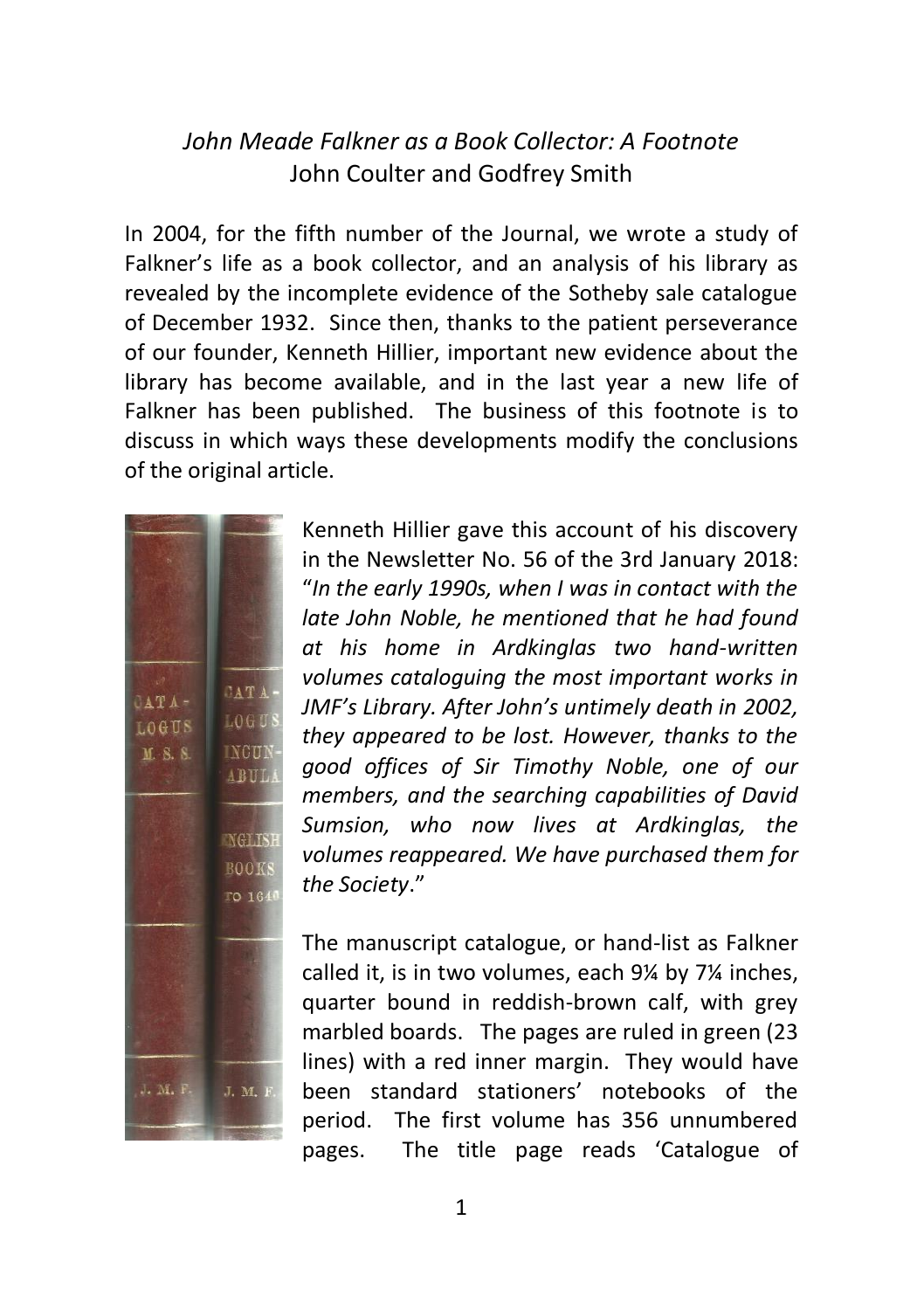Manuscripts, J. Meade Falkner, The Divinity House, Durham, 1925-6. E.V.S.' The spine is lettered 'Catalogus M.S.S.: J.M.F.' The third, fourth, and fifth pages give the contents, then there are 92 numbered folios, the recto only written on, filling a little over half the book. The rest of the pages are blank except for twelve of index at the end, one of them incorrectly numbered 276 in pencil. Each of the numbered folios contains the description of a single manuscript, some bound in more than one volume. This first volume of the catalogue we will refer to as C. 1, with a folio number where appropriate.

The second volume has 273 pages. The title page reads 'Catalogue of Incunabula, English Books to 1640, Mearne Bindings, etc., J. Meade Falkner, The Divinity House, Durham, E.V.S. 1922-7.' The spine is lettered 'Catalogus Incunabula: English Books to 1640: J.M.F.' There is a pencilled page number on each of the rectos and a page number in dark blue ink on some of the few versos that have been used. The verso of the title page gives the contents and page 1 the list of abbreviations. Page 2, like most of the versos, is blank. Pages 3 to 131 (rectos and a few versos) list the incunabula or supposed incunabula. Pages 132 to 153 are blank. Pages 154 to 161 list 'English-Printed Books before 1641,' with an index of printers on pp. 162-3. Page 165 lists 'Mearne Bindings or in Mearne Style,' p. 167 'Baskerville Press' books, pages 168 to 173 'English Printed Books After 1640' (obviously only a very small selection of the whole) and pages 176 to 211 'Foreign Printed Books after 1500,' also selective. Pages 214 to 221 have an index of 'Foreign Printers after 1500,' pages 250 to 258 indices to the incunabula under various headings, and page 260 a chronology of the incunabula. The remaining pages, and those not listed above, are blank. This volume we will refer to as C. 2, with a page number where appropriate.

The catalogues feature two distinct handwritings. The substantive entries were written between 1922 and 1927, in dark blue ink, with just a few brief notes in pencil, by Edward Vazeille Stocks (the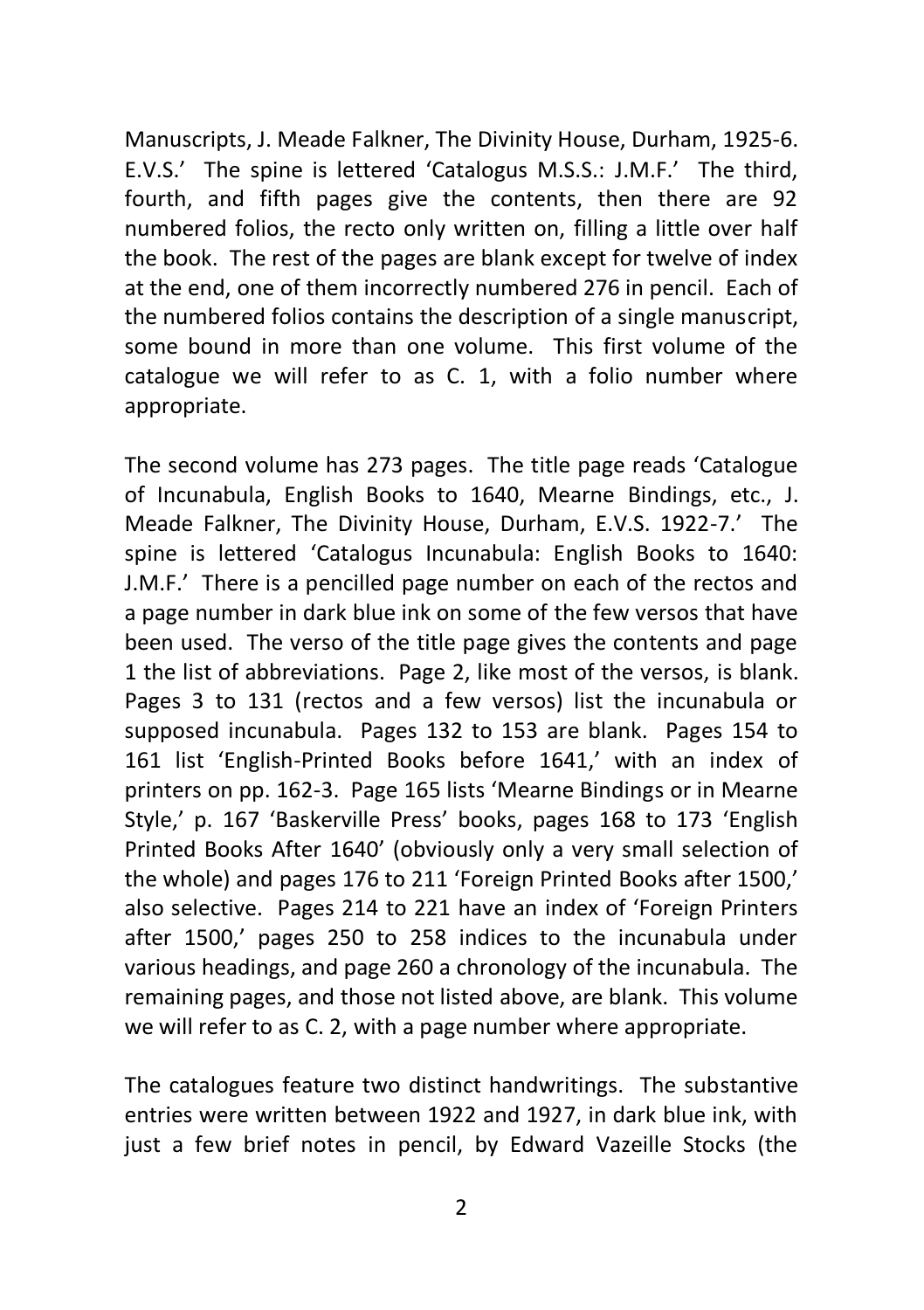'E.V.S.' of the title pages) who was Librarian to the University of Durham and a friend of Falkner.

At some date between 1927 and 1932 a second person made additions, corrections, and comments in pencil, and in most cases provided a valuation in pounds. That these are valuations rather than purchase prices seemed proved by the fact that in a few cases (for example C. 1 fol 42) there is no figure stated, but instead the words 'valued elsewhere.' This second writer was not



Falkner, as the hand is an ugly **JMF with Stocks at Finchale Priory** forward-sloping sprawl, not remotely similar to Falkner's neat upright script. Besides, he marked a few items (for example C. 2 p. 74) as 'not seen.' That suggests he was working in Falkner's absence, most likely after his death. He was clearly an expert on liturgical books and incunabula – more so than Stocks. This anonymous second writer we will call 'Pencil.'

One motive for the making of the catalogues was stated by Falkner in a letter of the 2nd October 1927 to John Noble, where he describes them as "the only real *pièce justificative* for the insurance people." The estimated valuations of 'Pencil,' however, even if they were written in Falkner's lifetime, would not have been so convincing to an insurance company as the invoices that Falkner, the businessman, would undoubtedly have kept. The value of the catalogues for insurance purposes lay in the descriptions and in the independent evidence they gave that the books remained in Falkner's possession.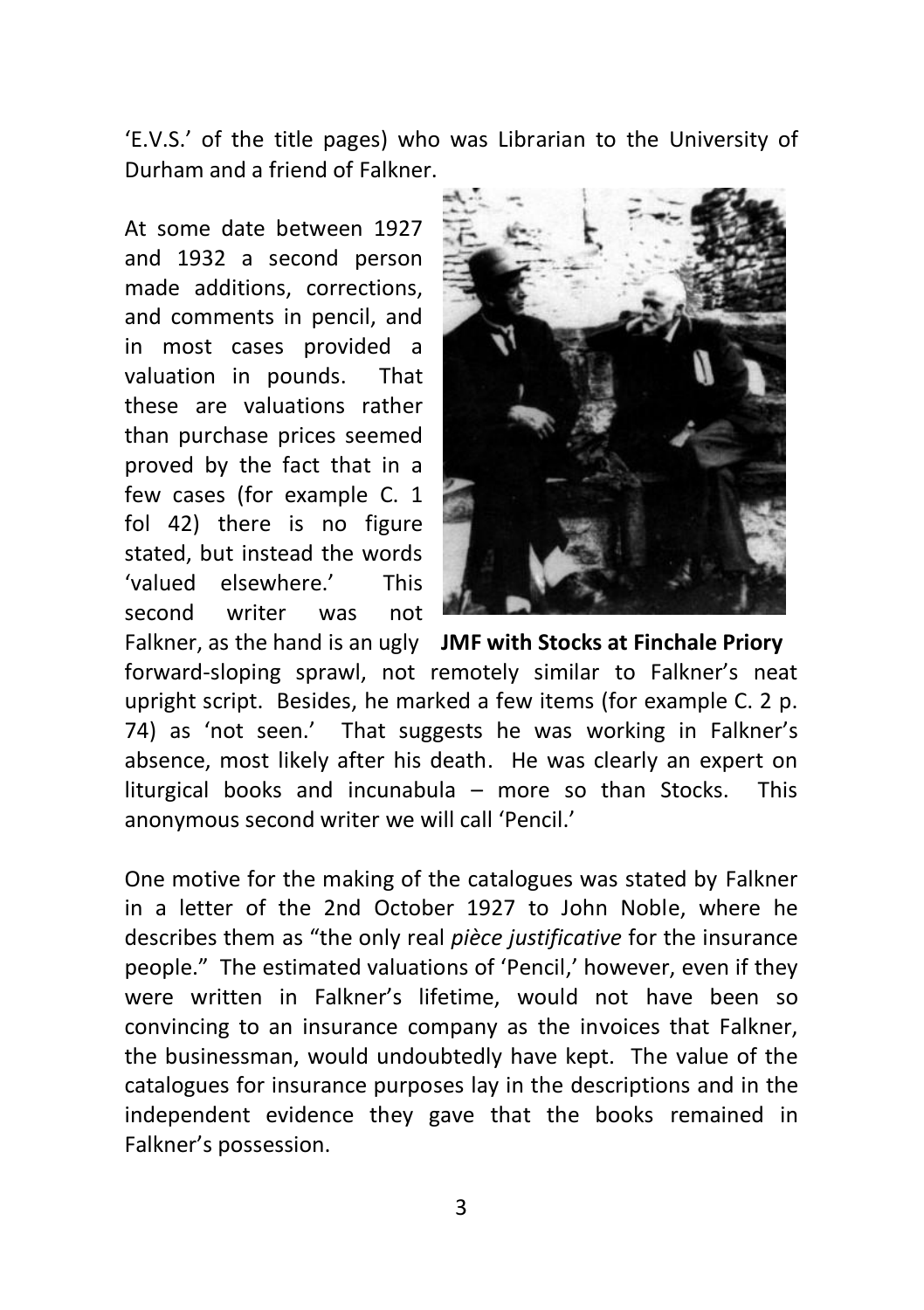That 'Pencil' was working very late in Falkner's life or after his death is strongly suggested by the low valuations. 'Pencil' sometimes noted a sale in which one of Falkner's books had previously figured, with the price realised, and Stocks in one instance tipped in a page of the 1922 bookseller's catalogue from which Falkner purchased an item. In all but one case the 'Pencil' valuation is lower than the former sale price, frequently less than half. For example, the 'Breviarium Eboracense' (C. 1 fol. 11) is noted by 'Pencil' as having been in the Poyntz sale of 30th June 1921, when it was knocked down to Ellis for £155. 'Pencil' first gave a valuation of £120 but crossed that out and substituted £70. Antiquarian book prices were buoyant in the roaring Twenties, but plummeted in the depression of the early Thirties.

The only exception to this downward trend in Pencil's valuations was the Caxton Golden Legend (C. 2 p. 119), which went for £480 at Sotheby's in 1907, but which he valued at £500. It went on to be the star item (lot 484) in the Falkner sale, where it reached much the highest price of £1,100. (We gave this as £11,000 in 2004, nearly £3,000 more than the total realised by the sale.)

**The largest Caxton known (after 20 Nov. 1483)** *The Golden Legend*

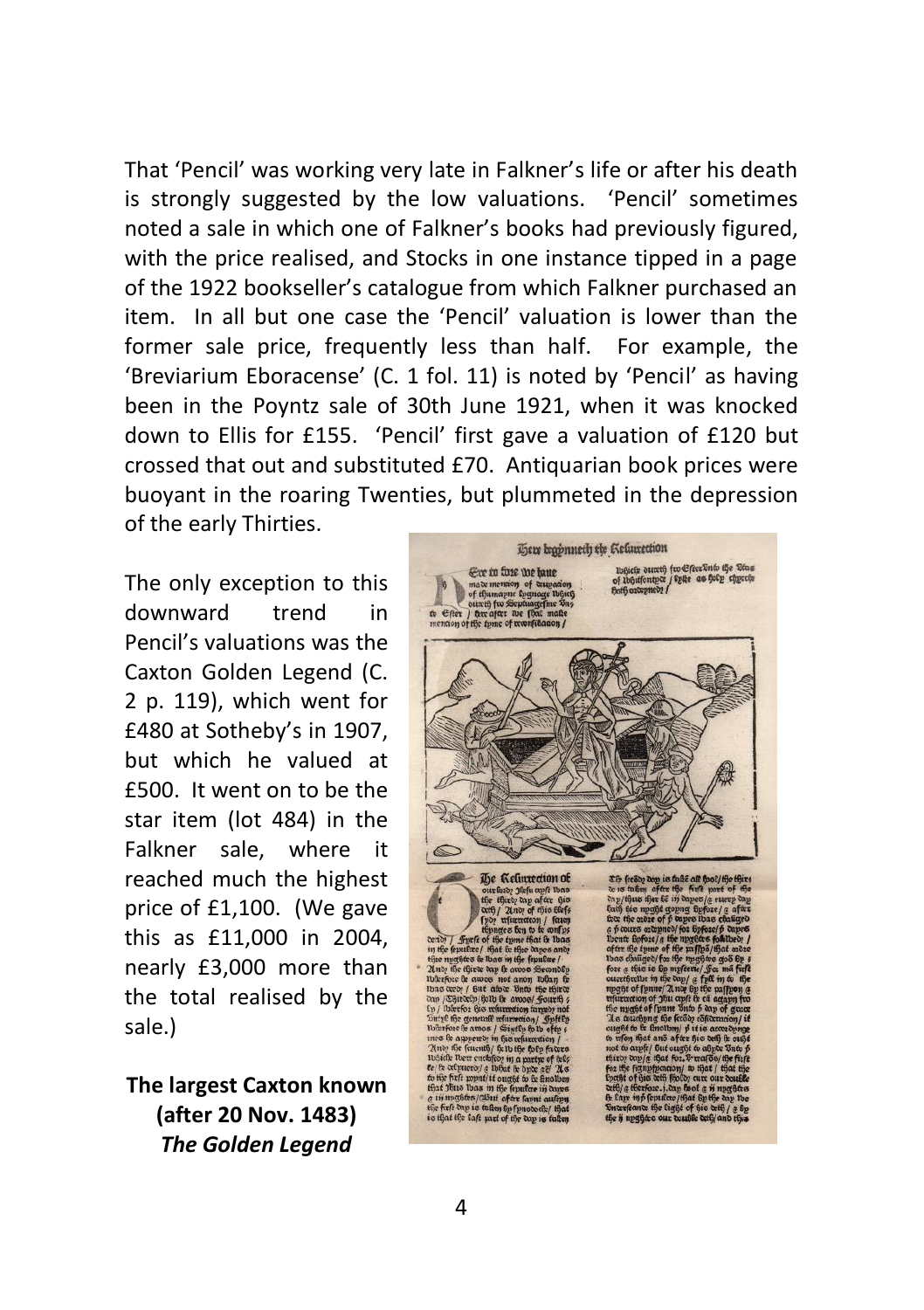

'Pencil' may have been an expert employed by Falkner to value the books in the last year or two of his life, but it is far more likely that he was the Sotheby man called in by Falkner's executor in 1932 to prepare the collection for the December sale. In that case the prices noted may have been tentative insurance values or reserves, but not estimates. Sotheby's did not include estimates in the published catalogues until the 1980s.

Suggestive of an auctioneer are the comments added by 'Pencil' about many of the printed books: 'wormed,', 'fair copy,' 'good copy,' 'fine copy,' 'very fine copy,' 'perfect.' A representative of Sotheby's informs us that the records of the firm are not nearly full enough to break Pencil's alias.

These newly discovered catalogues do not add greatly to our knowledge of Falkner's library, because Stocks concentrated on the same manuscripts and books – the ones of scholarly and commercial value in the 1920s – as the Sotheby cataloguer of 1932. The bulk of Falkner's working library of modern books, which provided the models and part of the inspiration for his own novels and poems and topographical works – and which would have been so helpful to those investigating their sources – vanished into the infinite waste of the book market without leaving much trace of their residence at the Divinity House. However, some works appear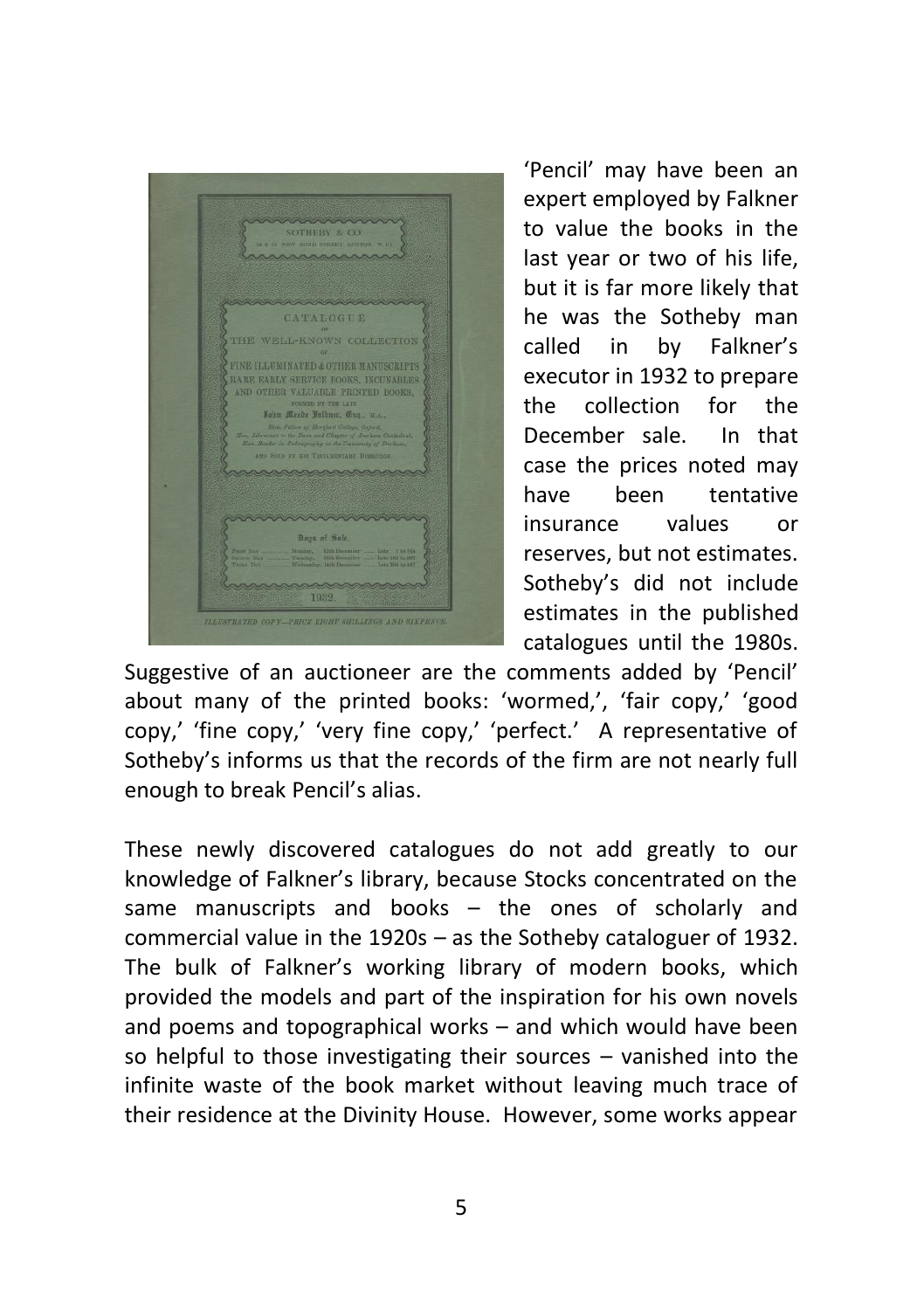in Stocks that did not make it into the auction, or which were there only as anonymous 'others' in multiple lots.



In the field of local history and topography, which must have figured largely in the library but is scarcely represented in the Sotheby catalogue, there are the History of Dorset by John Hutchins, 2 vols. 1774 (C. 2 p. 170) and the Essay towards a Description of Bath by John Wood, 2 vols. 1749. This was the first of the 'other Bath books which may interest casual visitors' recommended in Falkner's Bath in History and Social Tradition (1918). An interesting historical work that we overlooked in 2004 was the first edition of the Paston letters, as lot 174 in the Sotheby **Hutchins' Dorset** catalogue, and among the topo-

graphical books we should have noted The Glastonbury Lake Village (1911) by Bulleid and Gray (lot 129).

To Falkner's collection of poetry can be added George Buchanan's Poemata, Elzivir, Leyden, 1628 (C. 2 p. 180), and Paolo Zazzaroni's Giardino poetico, Verona 1642 (C. 2 p. 210); to fiction both the Argenis, Elzivir, Amsterdam 1655, and the Satyricon, Elzivir, Leydon 1637, of John Barclay (C. 2 pp. 176 and 178). An item that should have been mentioned in 2004 as part of Falkner's music collection is Polypheme, an opera, London 1734 (C. 2 p. 172; lot 70 in Sotheby). This was a work - libretto by Paolo Rolli, music by Nicola Porpora that was performed for the Opera of the Nobility in 1735, at the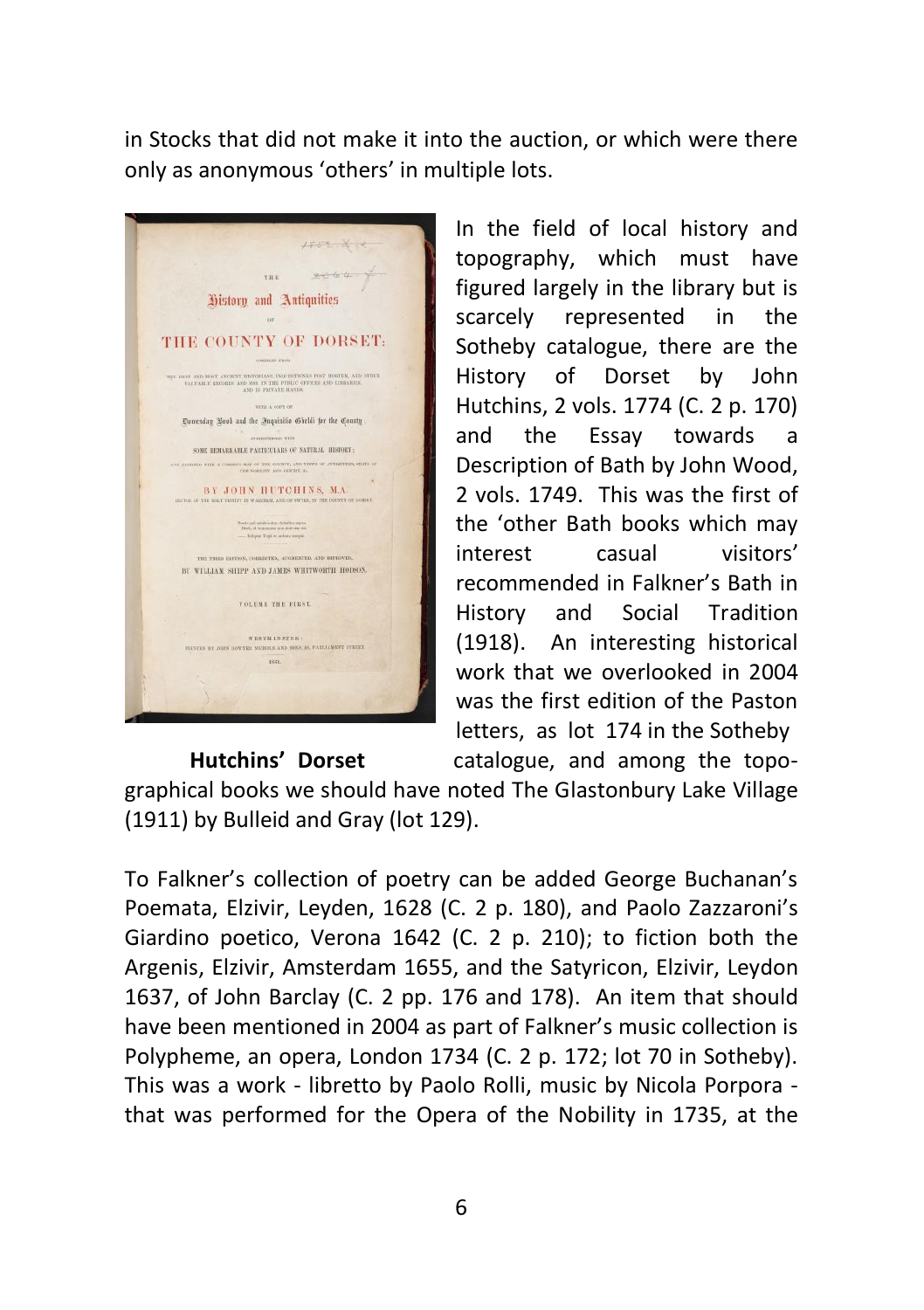King's Theatre, Haymarket, in opposition to Handel's season at Covent Garden.

The wreck of the secondhand book market occasionally throws up a treasure featuring Falkner's distinctive bookplate or his neat ownership signature, and offers a glimpse of the lost sections of his

library. Kenneth Hillier's collection includes the first edition of the fourth series of Sir Walter Scott's Tales of My Landlord (4 vols. 1832), which formed part of lot 452 in the Sotheby sale, and three books from the Falkner library that do not feature in either the manuscript or printed catalogue: The British Compendium: or, Rudiments of Honour



(1721), a pocket peerage and introduction to heraldry with several



**Pocket Peerage and Book of Heraldry**

Falkner family signatures; The Visitations of the County of Oxford (1871), the 5th volume of the publications of the Harleian Society; and Edmund Bishop's Liturgica Historica (1918). The Visitations may be a relic of a large body of material, as Falkner very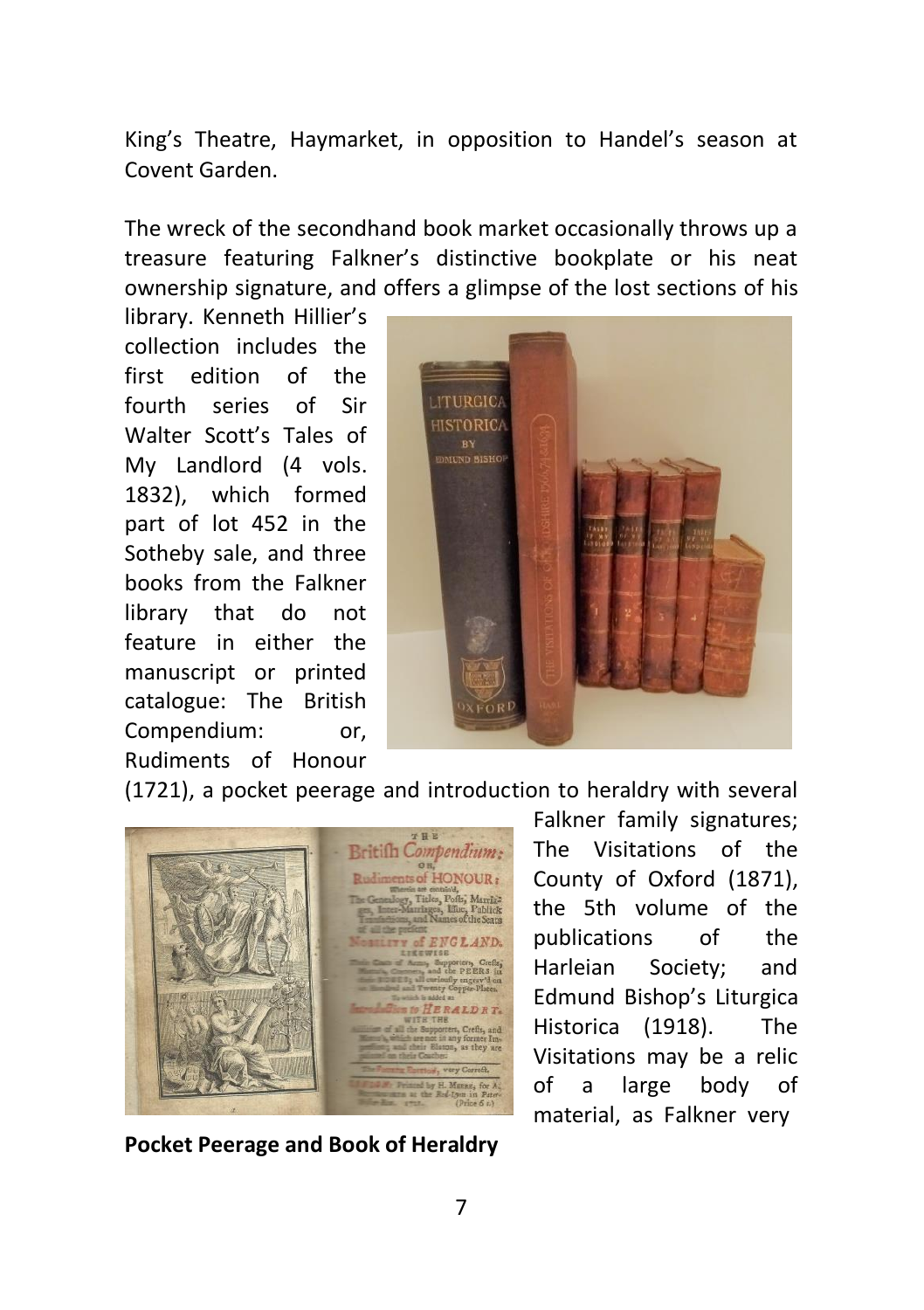likely subscribed to the Harleian and to other national and county record societies. The Liturgica was given to the Durham Cathedral Library in September 1932, perhaps with many others, shortly after Falkner's death, and marked by a specially printed label recording it as "Ex Dono John Meade Falkner." The library sold the book in 2005.

The liturgical manuscripts and the incunabula, being the most valuable items, nearly all found their way into the auction catalogue in recognisable form. Sotheby's included 90 manuscript lots out of a total of 489. The majority of these were books for church service use, including the services of the religious orders. They include breviaries, manuals, missals, psalters, antiphonaries, graduals, processionals, etc.

There are also 13 horae (books of hours) for private or lay use. The manuscripts made a large contribution to the total realised by the auction: fifteen of them fetched over £100, a figure passed by only one printed book. The scarcity and value of such liturgical treasures is not a mere matter of natural wear and tear. There were heavy penalties for ownership of these Catholic books and manuscripts through much of the sixteenth and seventeenth centuries, and at times they were actively hunted down and destroyed. **Horae. Use of Sarum XV Cent.** 

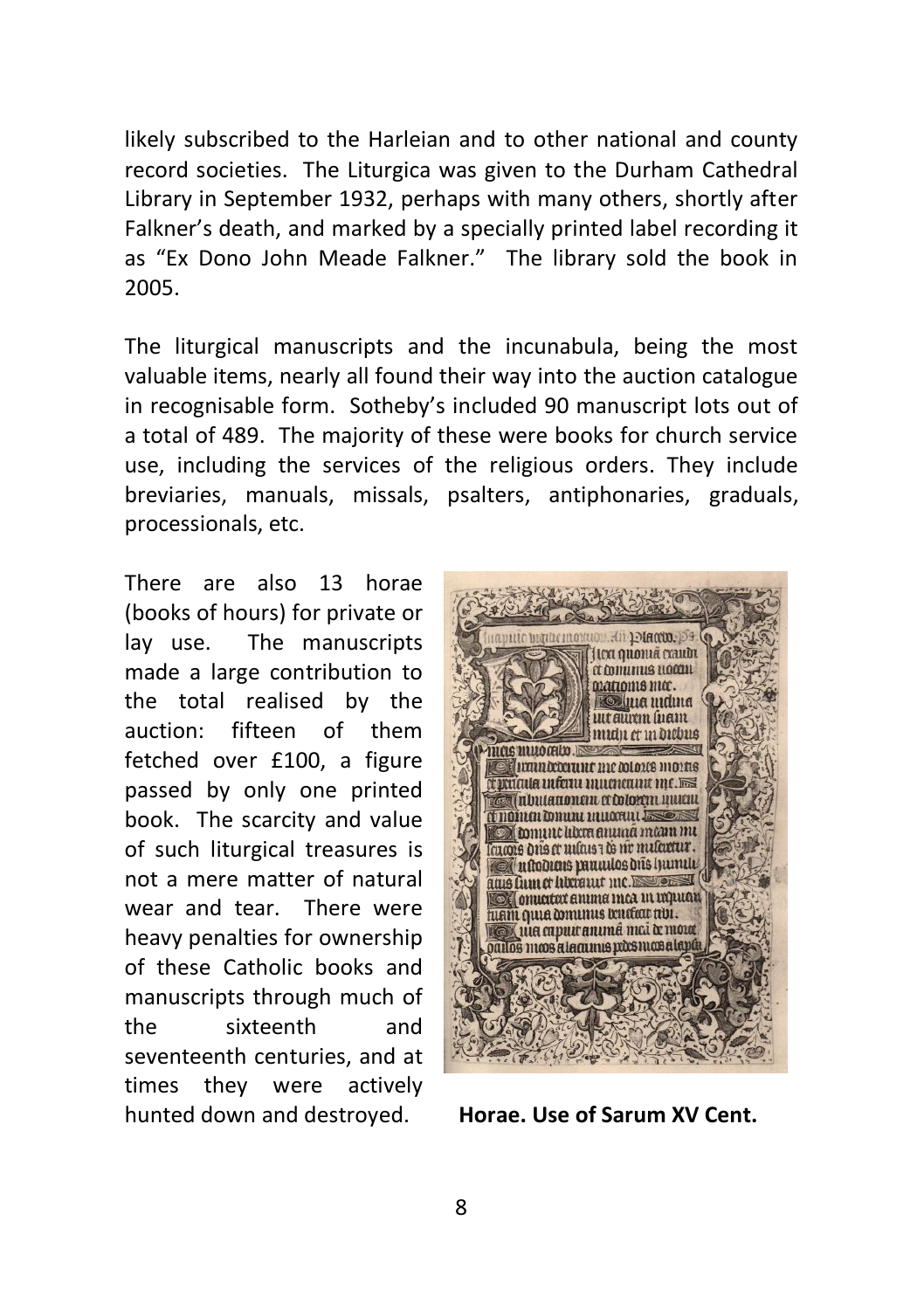This was particularly the case with the English 'uses,' e.g. Sarum, York, Bangor, etc. The Sarum use eventually became the national standard and is by far the least uncommon, accounting for 22 of the manuscript lots in the Sotheby catalogue.

Only these four items listed in C. 1 appear to be missing from the Sotheby catalogue:

C. 1. fol. 26. Horae, Abbatiae Aquiseindue (French). In Latin; described by Pencil as 'illustrated' and 'insignificant' and valued at £8.

C. 1. fol. 42. Noted as "valued elsewhere" by 'Pencil'.

C. 1. fol. 63. Noted as "valued elsewhere" by 'Pencil'.

C. 1. fol. 78. Priest's Vade-Mecum. Pencil offered no valuation.

These miscellaneous items have little in common except their poor quality. The words "valued elsewhere" are of uncertain significance, but may possibly indicate that Sotheby's used a minor, provincial auction house to dispose of material not thought worthy of the London saleroom.

C. 1. fols. 7 & 8, making up a 3 vol. thirteenth century breviary, appear together in the Sotheby catalogue as lot 102.

The discrepancy between the manuscript and printed catalogues is not all the one way. Seven manuscript lots appear in the Sotheby sale for which no Stock equivalents can be found. These are four paper manuscripts, lots 180, 371, 431, and 432, of late date and miscellaneous subject matter, two vellum manuscripts, lots 89 and 185, and one, lot 193, of mixed vellum and paper. These were possibly items that came into JMF's possession after the Stock catalogue was completed in 1927. None are major items that would have involved a large outlay.

In 2004 we reported the fate of some of the manuscripts, including that of the Shepton Beauchamp Sarum missal (C. 1. fol. 8, lot 294 in the Sotheby catalogue), which was then in the library of the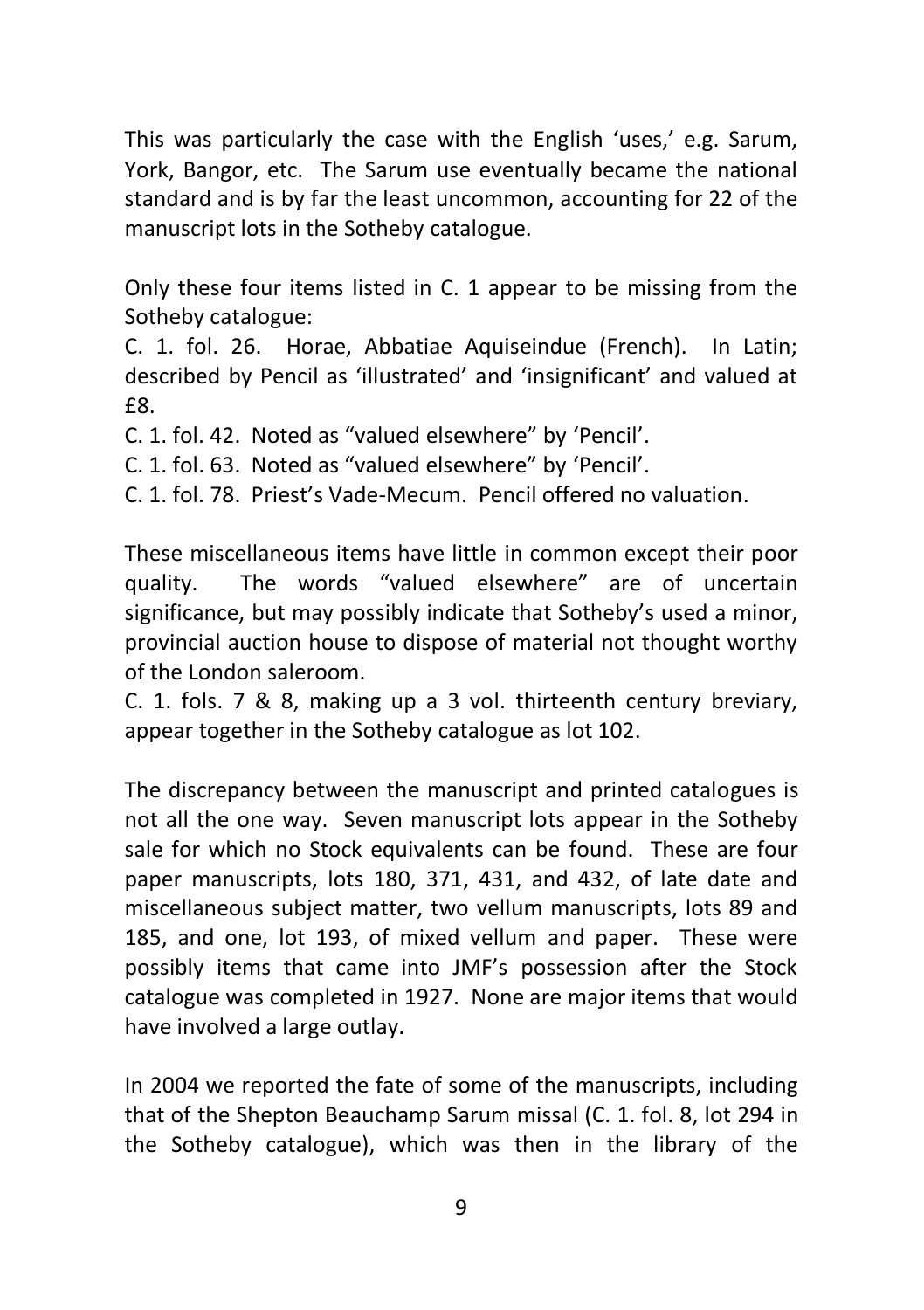University of Liverpool, as part of the Radcliffe Collection. That collection has now been moved to the Liverpool Hope University Library. The fact that it includes three more of the manuscripts is of some interest, because the Radcliffe Collection has at its core the library of JMF's great liturgical mentor, Christopher Wordsworth (1848-1938). It was bought by Sir Frederick Radcliffe (1861-1952) and given by him to the Liverpool Cathedral Library in 1952.

Whether Wordsworth or Radcliffe acquired these manuscripts in 1934 is not revealed by the Liverpool Hope University list. The three other manuscripts are:

C. 1. fol. 50. Sarum Manual (lot 264 in the Sotheby catalogue).

- C. 1. fol. 81. Sarum Processional (lot 397).
- C. 1. fol. 48. Cologne Manual (lot 262).

Of the 74 books that Stocks identified as incunables – 'Pencil' relegated a few to the first decade of the sixteenth century – all but four went into the Sotheby sale. Of these, one (C. 2 p. 61) was a Venetian Latin Bible that 'Pencil' rated a "moderate copy" and valued at £2. The other three are more surprising omissions: Werner Rolevinck's Fasciculus temporum, Venice 1484 (C. 2 p. 53); a Venice Suetonius of 1490 (C. 2 p. 73); and the first edition of the Catalogus Sanctorum of Petrus de Natalibus, Vicenza, 1493 (C. 2 p. 111). The Rolevinck was one of those marked as "not seen" by 'Pencil,' so it may have been disposed of by Falkner after 1927 or kept by John Noble.

Stocks included shelf marks and other location guides for all the books he listed. These were usually lettered and numbered bookcases, but a few he gave as 'Bedroom.' If these were the books Falkner reserved for bedtime reading, they have a biographical interest. Among them were a 1629 Cambridge Bible, a 1629 London Book of Common Prayer, The John Hutchins History of Dorset and John Wood's Essay towards a Description of Bath, noted above, Anthony Wood's Athenae Oxoniensis, 2 vols. 1721 (large folios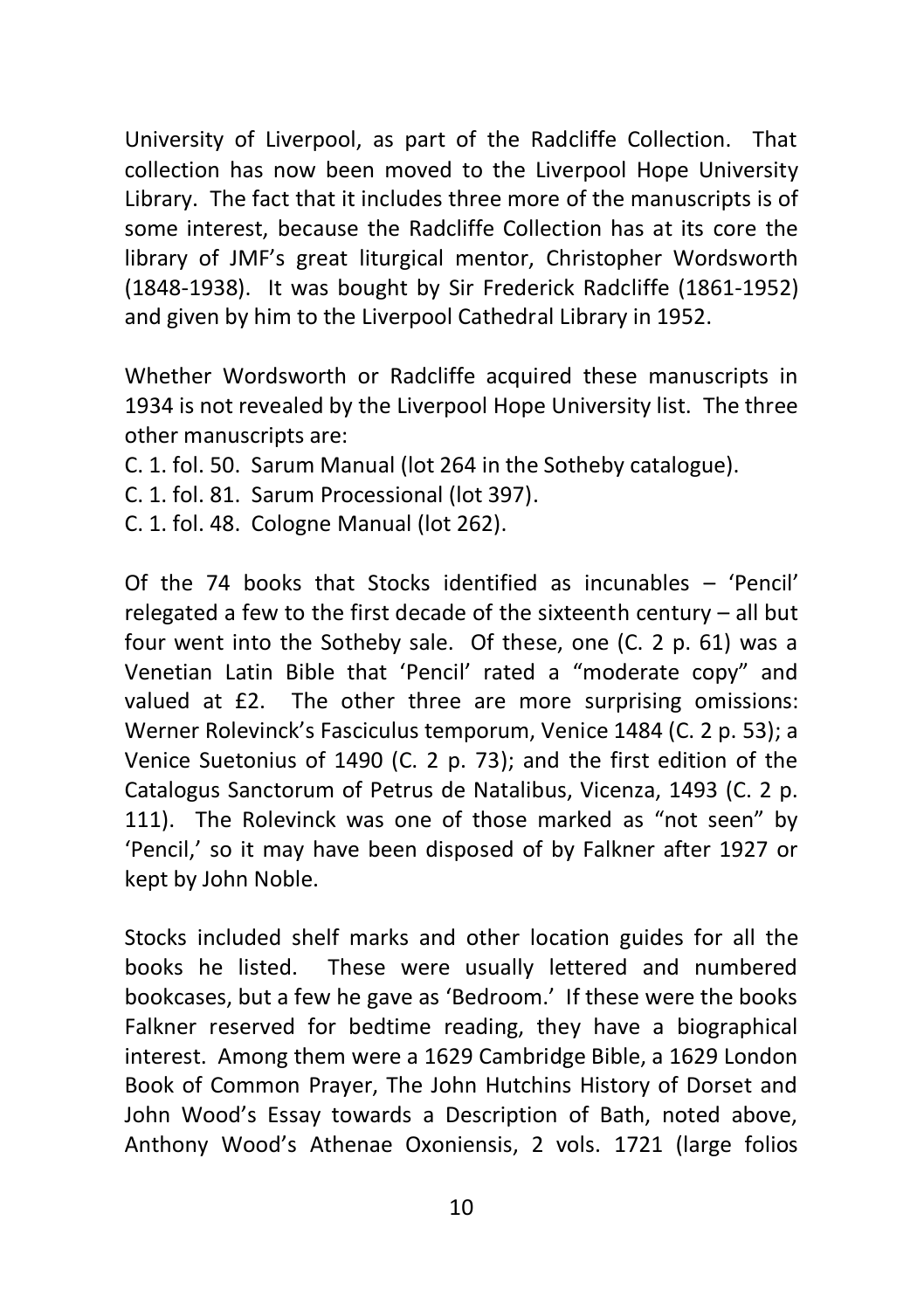hardly suitable for reading in bed), a Plantin Euripides, Antwerp 1571, and Zazzaroni's Giardino poetico, also noted above.



Stocks devoted a separate page (C. 2 165) to the work of Samuel Mearne (1624-1683), bookbinder to Charles II, and to bindings 'in Mearne Style.' These are mostly Prayer Books or works of devotion like The Whole Duty of Man and The Ladies' Calling. They were sold by Sotheby's as bindings (lots 36 etc.) but not there attributed to Mearne. There is also Gregorio Leti's Del teatro britannico, 2 vols., London 1683, which the Sotheby catalogue listed as a binding

 **A Samuel Mearne binding** under its title (lot 75), but attributed to the 'Oxford Devotional Binder.' This should have been included in 2004 among Falkner's topographical works. (Cyril Davenport's Caxton Club monograph on Samuel Mearne is lot 159 in the Sotheby catalogue.) There is also a separate page (C. 2 p. 167) for Falkner's examples of the work of the Birmingham Baskerville Press, all classical texts. The Sotheby catalogue grouped them in three lots (22-24).

The manuscript catalogues provide an insight into another aspect of Falkner's book collecting life, because Stocks noted the names of the binders of the books he described, where known. Those that recur frequently can probably be taken as the binders Falkner liked to employ. The most commonly found names are Maltby of Oxford, Riviere (including one dated 1918), and Cockerell. Maltby's was well established when Falkner went up to Oxford and the firm still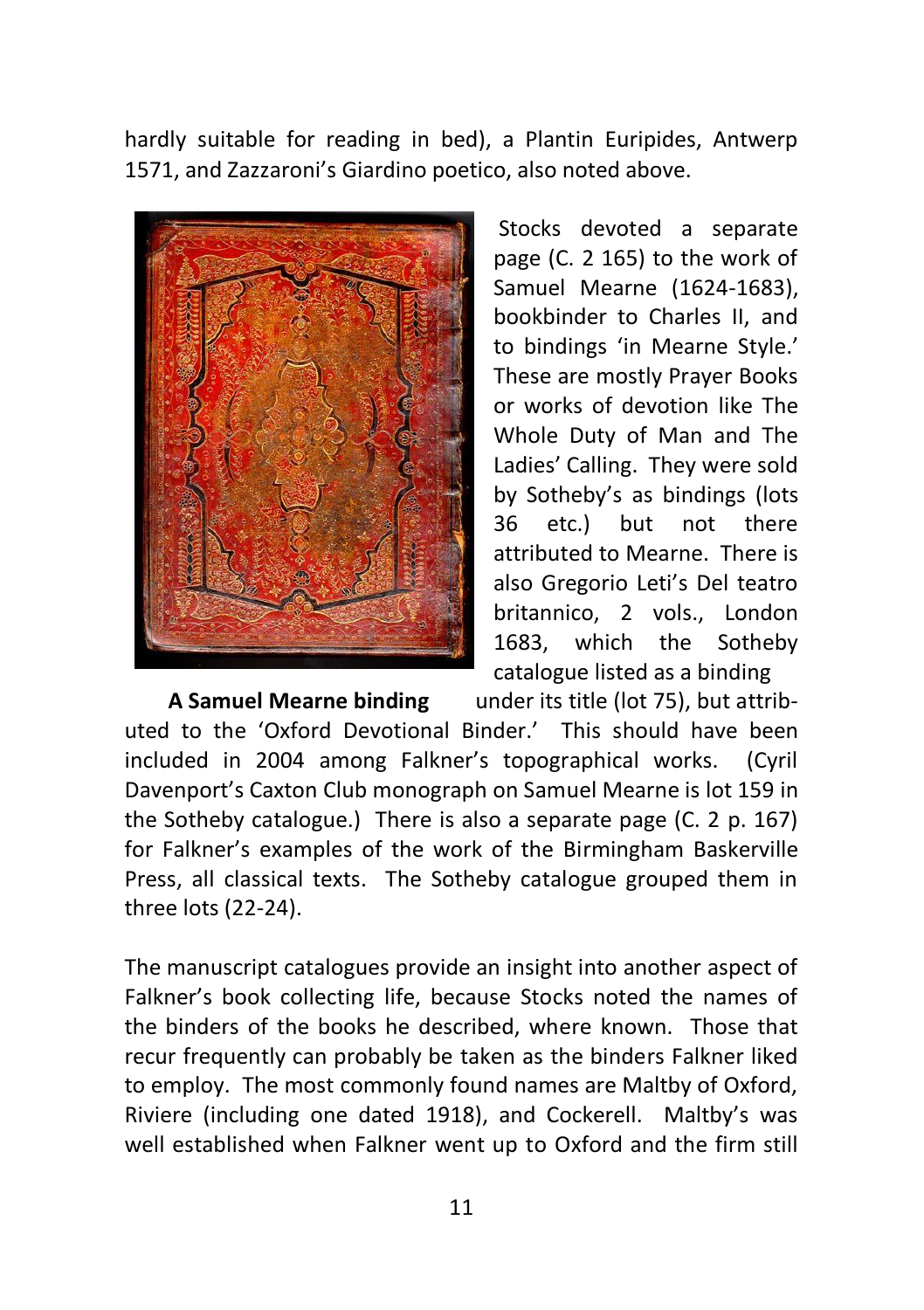flourishes. The fashionable Robert Riviere & Son were of Heddon Street, off Regent Street, in Falkner's day. The great craft bookbinder, Douglas Bennett Cockerell (1870-1945) was established at Letchworth Garden City in the years when Falkner would have employed him. A single curiosity is a binding by Waters of Newcastle-on-Tyne, perhaps a case of encouraging the local tradesman.

In his new biography, *John Meade Falkner: Abnormal Romantic* (The Roxburghe Club, 2018) Richard Davenport-Hines makes some important points about Falkner's book collecting. In his youth he concentrated on local history and topography, gathering the works that were the foundation of his Murray guides and Oxfordshire history, published between 1894 and 1902, and his little Bath tribute of 1918. The first spark of interest in liturgical books may have been struck in 1887. Falkner told Henley Henson a story of his father Thomas **Riviere**

Alexander Falkner's papers being burnt after his death in that year. "*He rescued from the bonfire some leaves of a Sarum missal of great rarity.*" The story is not necessarily true; Falkner was fond of spinning romantic yarns. The only paternal relic noted in the catalogues is a manuscript sixteenth century book of devotion, in French, with illuminated initials, that "belonged to T. A. Falkner: St John's College: Oxford" (C. 1, fol. 5; lot 85 in the Sotheby catalogue.)

If the taste was inherited, it took a long time to mature. Davenport-Hines shows that it was the works of Canon Christopher Wordsworth that introduced Falkner to liturgical books, and that it was the study of the Breviarium ad usum insignis Ecclesiae Sarum by Wordsworth and Francis Procter, a book that Falkner kept in his Elswick office when he slept there during the First World War, that turned the interest into an obsession. This work formed part of lot